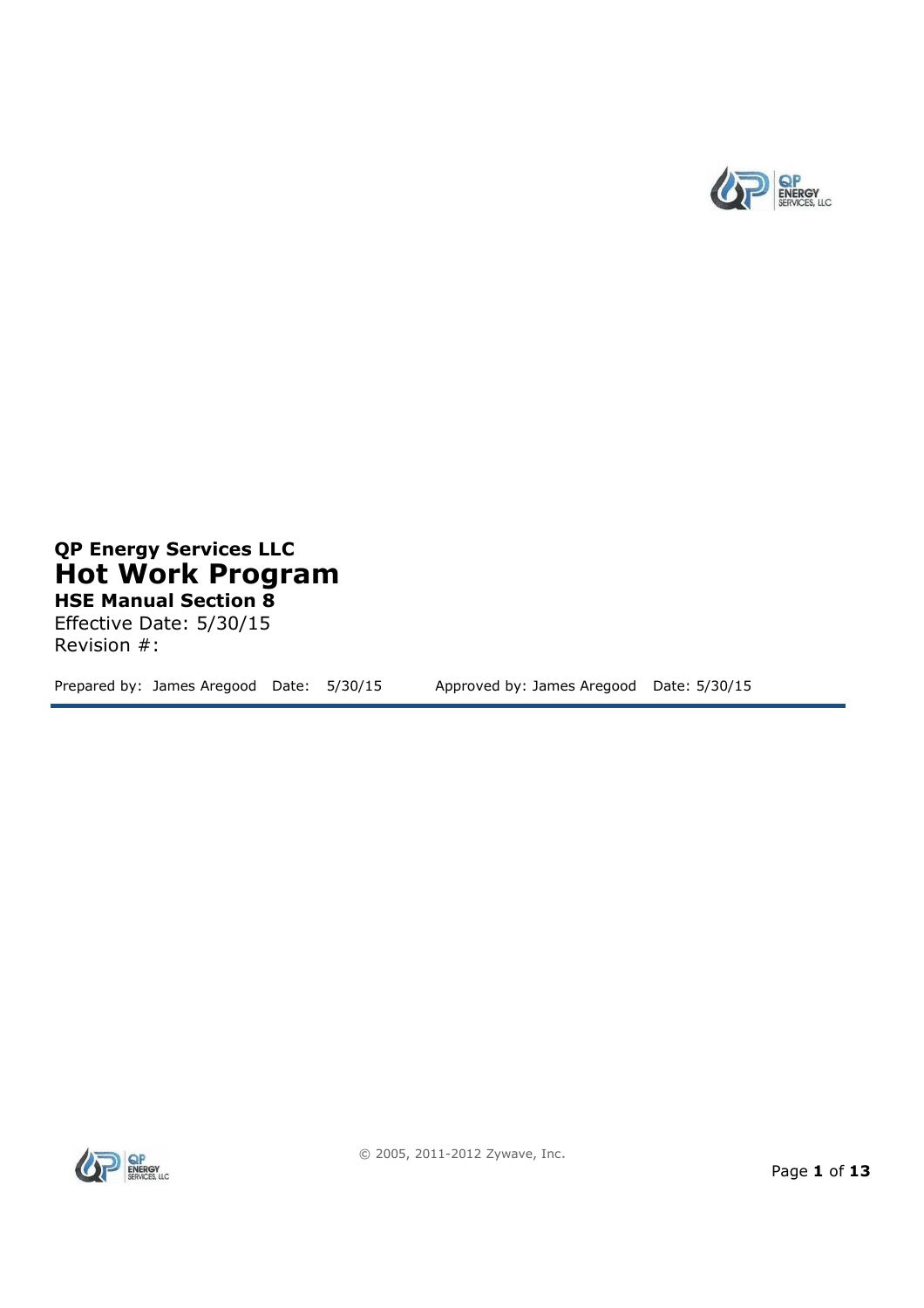

#### **Contents**

| Section | Title                                    |          |  |
|---------|------------------------------------------|----------|--|
| 1.0     | Reference Standard                       |          |  |
| 2.0     | Purpose                                  | $8 - 3$  |  |
| 3.0     | Scope                                    | $8 - 3$  |  |
| 4.0     | Responsibilities                         |          |  |
| 5.0     | Definitions                              |          |  |
| 6.0     | <b>Basic Precautions</b>                 |          |  |
| 7.0     | Procedure                                | $8 - 5$  |  |
|         | 7.1 Permit Procedure                     | $8 - 5$  |  |
|         | 7.2 Permit Requirements                  | $8 - 5$  |  |
| 8.0     | Protection of Personnel                  | $8 - 7$  |  |
|         | 8.1General                               | $8 - 7$  |  |
|         | 8.2 Eye Protection                       | $8 - 7$  |  |
|         | 8.2.1 Selection                          | $8 - 7$  |  |
|         | 8.2.2 Specifications for Protectors      | $8 - 7$  |  |
| 9.0     | <b>Health Protection and Ventilation</b> | $8 - 9$  |  |
|         | 9.1 Contamination                        | $8 - 9$  |  |
|         | 9.2 Screens                              | $8 - 9$  |  |
|         | 9.3 Maximum Allowable Concentration      | $8 - 9$  |  |
|         | 9.4 Precautionary Labels                 | $8 - 9$  |  |
| 10.0    | Training                                 | $8 - 10$ |  |
| 11.0    | Revision History Record                  | $8 - 11$ |  |
|         | Appendix A                               | $8 - 12$ |  |
|         | QP Hot Work Permit                       | $8 - 13$ |  |

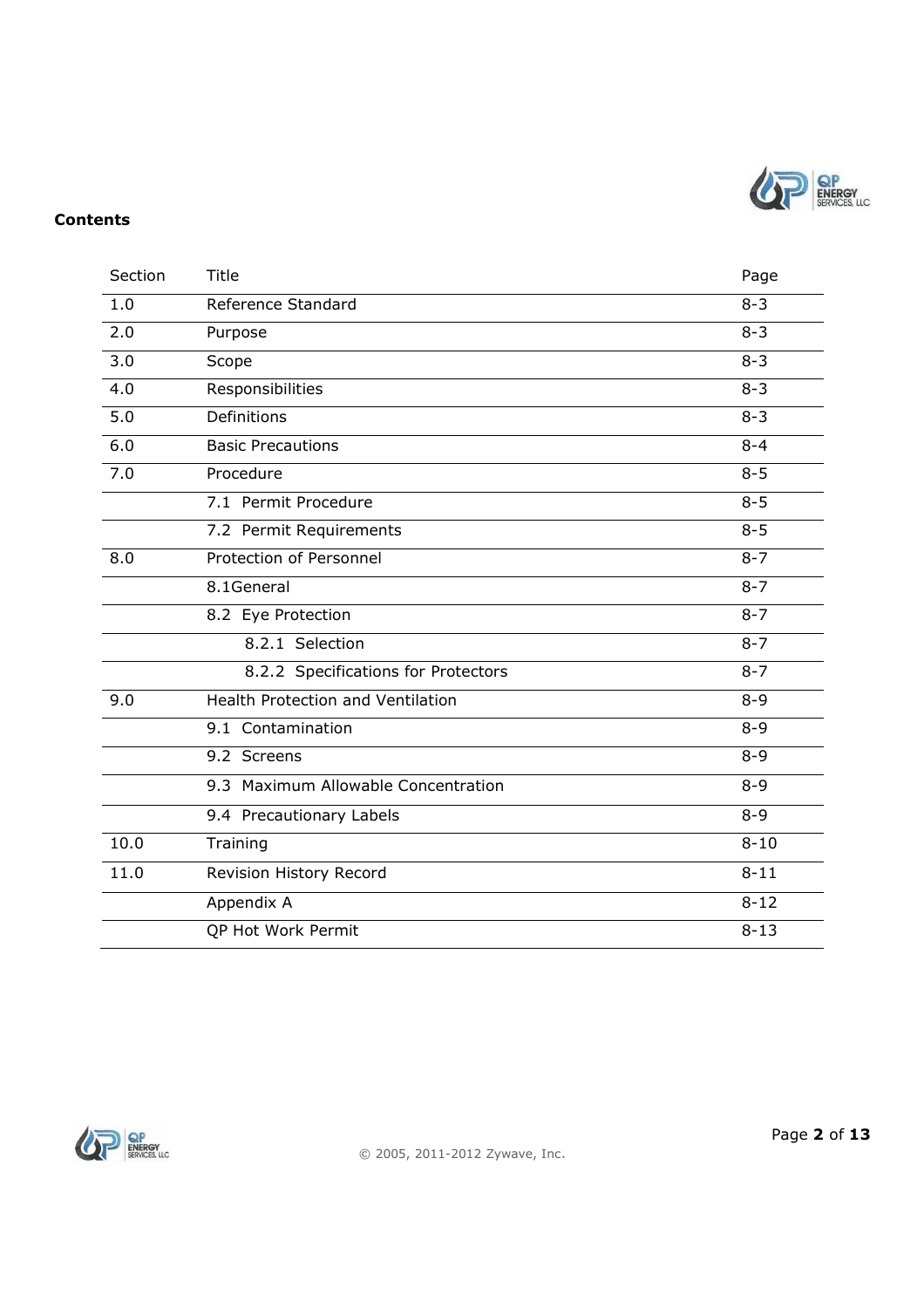

## **1.0 Reference Standard**

- Occupational Safety and Health Administration, including Subpart Q, Welding, Cutting and Brazing: 29 CFR 1910.252, General Requirements.

#### **2.0 Purpose**

This procedure establishes minimum safety procedures to be followed for performing any hot work outside of a designated welding area. Hot work includes: flame cutting, welding, brazing, soldering, grinding and application of roofing material with a torch.

#### **3.0 Scope**

This procedure applies to all of our company employees, contractors and vendors performing work on company property, and all other individuals who are visiting or have business with our company.

## **4.0 Responsibilities**

- Management is responsible for development and review of this program. Management is also responsible for appropriate employee training.
- Management and supervisors are responsible for enforcement of this program.
- Employees must comply with all procedures outlined in this policy.
- Contractors and vendors must comply with all procedures outlined in this policy.

## **5.0 Definitions**

**Brazing**: a technique used to join base metals with a filler metal. The base metals are not melted in brazing.

**Cutting**: use of a torch to melt metal and cut a unit part into multiple parts.

**Fire Watcher**: a worker who is assigned to stay in the hot-work area and look out for fires. A fire watcher must be capable of traveling above, below and to the sides of the hot work or additional personnel must be assigned to watch these exposures. Fire watch personnel must be equipped with and trained on how to use fire-suppression equipment and must know how to activate the fire alarm. A fire watcher is **not** a fire brigade.

**Grinding**: using a grinder to remove metal or another material. Grinding creates sparks capable of causing accidental fires.

**Hot Work**: welding, cutting and brazing.

**Hot Work Permit**: a permit issued after an area has been inspected and found not to contain fire hazards. After issuance of the permit, hot work can be undertaken for the duration of the permit but never longer than one shift.

**Incipient Stage Fire:** the beginning or initial stage of a fire. Generally, the heat and smoke production and fire growth are manageable. If an employee believes that a fire is too big, too smoky or too hot the fire is *not* an incipient stage fire.

**Resistance Welding**: a technique that uses the resistance of pieces of metal to create heat and fuse the pieces together.

**Vendor**: a non-company employee being paid to perform a service in our facility.



© 2005, 2011-2012 Zywave, Inc.

Page **3** of **13**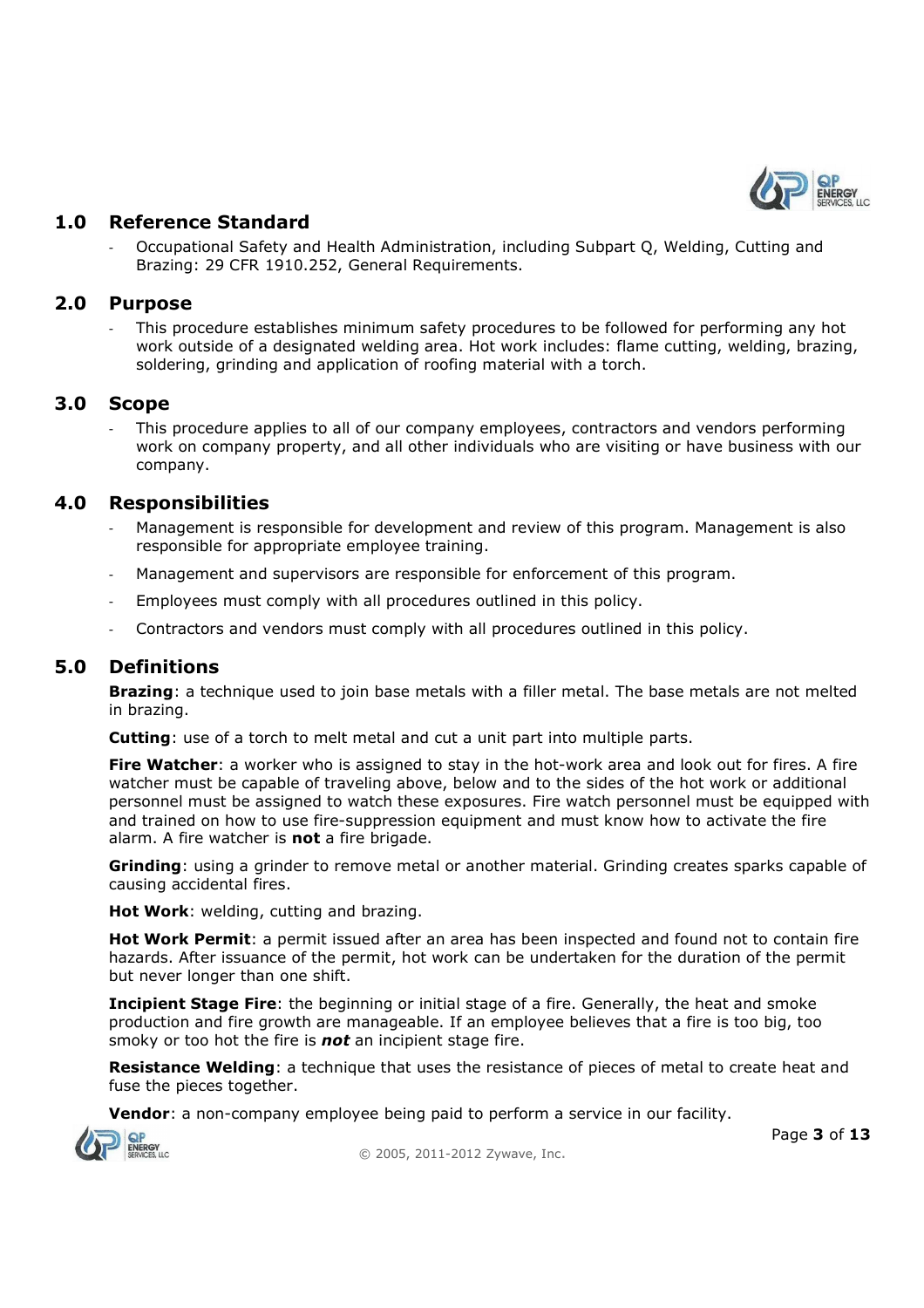

**Welding**: the technique of joining metal by melting the base metals with or without the use of filler metal with an electric current or a gas-fed flame.

#### **6.0 Basic Precautions**

- Authorization: before cutting or welding is permitted, the area must be inspected by the individual responsible for authorizing cutting and welding operations. When granting the authorization, the inspector must designate the precautions to be followed if hot work is to proceed. Preferably, the permit will be in writing;
- **Fire hazards:** if the object to be welded or cut cannot readily be relocated to a designated safe hot-work area, all movable fire hazards near the hot work must be taken to a safe place;
- **Relocation of combustibles**: where practicable, all combustibles must be relocated at least 35 feet (10.7 m) from the work site. Where relocation is impracticable, combustibles must be protected with flame-proofed covers or otherwise shielded with metal or asbestos guards or curtains;
- **Floors**: where combustible materials such as paper clippings, wood shavings, or textile fibers are on the floor, the floor must be swept clean for a radius of 35 feet (10.7 m). Combustible floors must be kept wet, covered with damp sand or protected by fire-resistant shields. Where floors have been wet down, personnel operating arc-welding or arc-cutting equipment must be protected from shock;
- **Guards**: guards must be used to confine the heat, sparks and slag, and to protect immovable fire hazards, if the object to be welded or cut cannot be moved;
- **Combustible material:** wherever there are floor openings or cracks in the flooring that cannot be closed, precautions must be taken so that no readily combustible materials on the floor below will be exposed to sparks that may drop through the floor. The same precautions must be observed for cracks or holes in walls, open doorways and open or broken windows;
- **Ducts:** ducts and conveyor systems that can carry sparks to distant combustibles must be suitably protected or shut down;
- **Combustiblewalls**: fire-resistant shields or guards must be provided to prevent ignition where cutting or welding is done near walls, partitions, ceilings or roofs of combustible construction;
- Noncombustiblewalls: if welding is to be done on a metal wall, partition, ceiling or roof, precautions must be taken to prevent ignition of combustibles on the other side, due to conduction or radiation. Preferably prevention will be achieved by relocating any combustibles. If relocating combustibles is not practicable, a fire watch on the opposite side of the hot work must be provided;
- **Pipes**: cutting or welding on pipes or other metal in contact with combustible walls, partitions, ceilings or roofs must not be undertaken if the work is close enough to cause ignition by conduction; and
- **Combustiblecover:** welding must not be attempted on a:
	- o Metal partition, wall, ceiling or roof having a combustible covering; or
	- o Wall or partition of combustible sandwich-type panel construction.

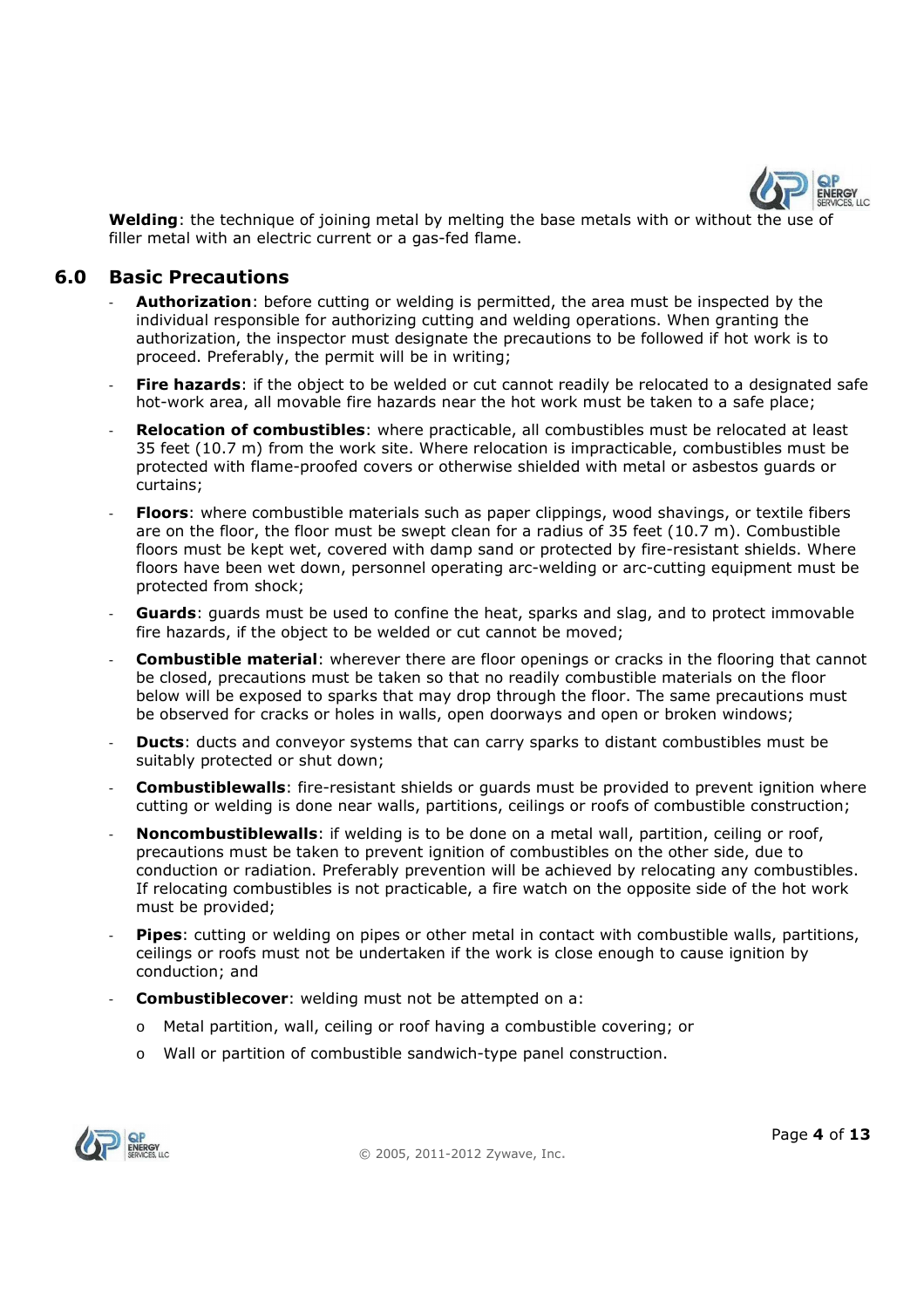

## **7.0 Procedure**

- A hot work permit must be completed whenever heat-, flame- or spark-producing work is performed outside of an area designated for containing such fire hazards;
- Hot work will *not* be performed in the following situations:
	- o If the area is not approved by management;
	- o If cutting, welding or other equipment is not in safe condition;
	- o In sprinklered areas while the protection is impaired;
	- o In the presence of explosive atmospheres such as:
		- Flammable gasses, dust and vapor; or
		- Explosive atmospheres that may develop inside unclean or improperly prepared tanks or equipment which previously contained flammable material or combustible dust;
- In areas near the storage of large quantities of exposed, readily ignitable materials such as bulk sulfur, baled paper or cotton; and
- The permit must be initiated by either the worker who is to perform the hot work or by the worker's supervisor.

#### **7.1 Permit Procedure:**

- Permits must be authorized (signed) by the supervisor of the worker (or contract worker) performing the hot work (See Appendix A);
- All personnel working in a hot-work area must be notified of the hot work before the hot work begins:
- A trained fire watcher must be assigned to oversee the hot work before it begins. The fire watcher must be in constant attendance (including during lunch and breaks) until 30 minutes after the completion of the hot work;
- The permit must be displayed at the job site for the duration of the hot work;
- Permits are valid for a maximum of eight hours. New permits must be issued for continued work when a permit expires after the eight-hour period; and
- Expired permits must be returned to the maintenance supervisor and be retained for examination by our fire insurance carrier. After review by the fire insurance carrier the expired permits can be discarded.

#### **7.2 Permit Requirements:**

- Area preparation:
	- o Remove all flammable and combustible liquids within a 35-feet radius;
	- o Seal all wall and floor openings within a 35-feet radius;
	- o Wet down, protect with fire-proof tarps or other non-combustible shields all combustible flooring and any other combustible material that cannot be moved;
	- $\circ$  Move combustible materials away from walls, ducts and pipes that could transfer heat (preferably to remote areas;

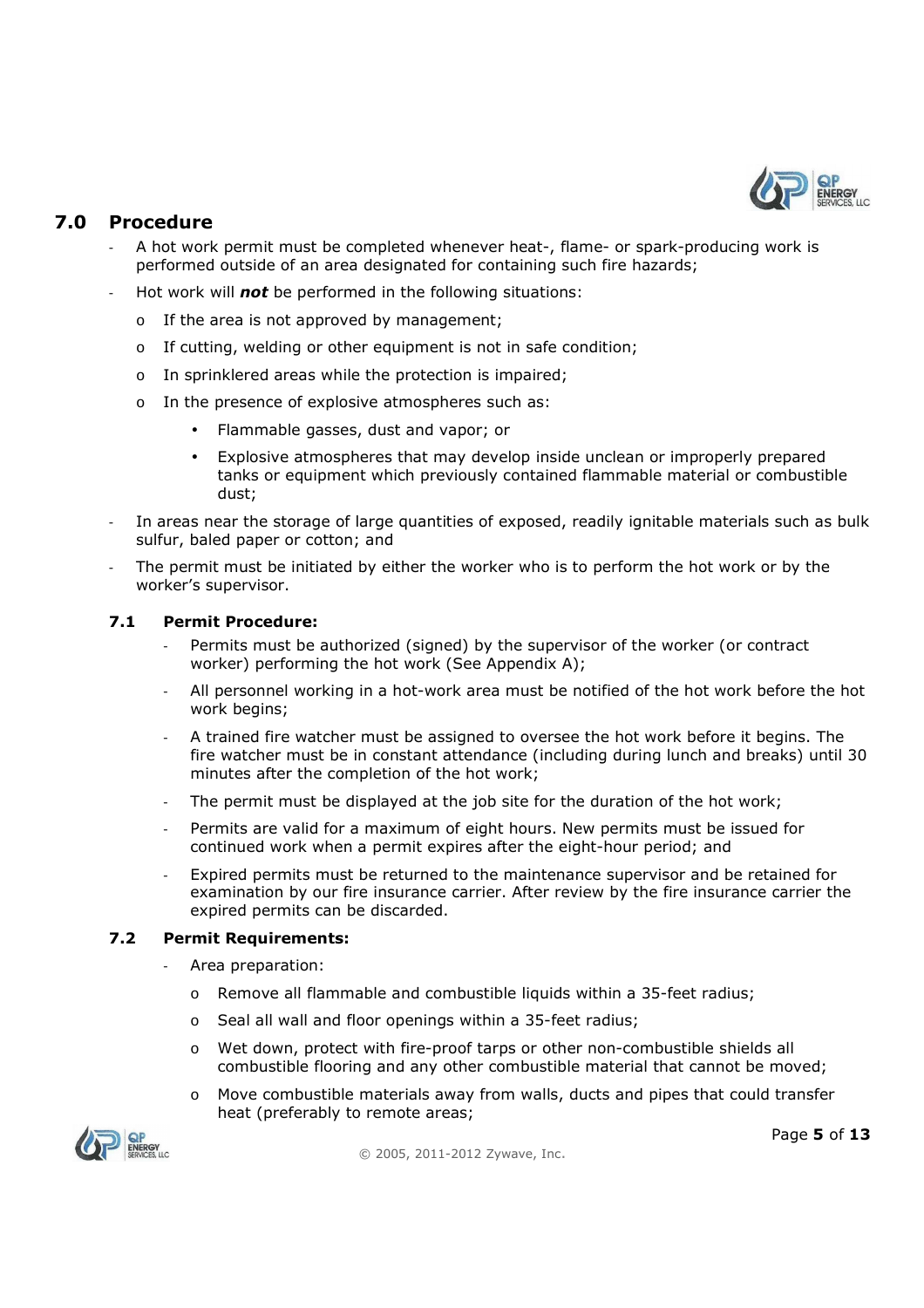

- $\circ$  Shield and protect others in the area from weld flash, sparks and slag;
- o Clean and purge enclosed equipment of all combustible materials and vapor; and
- o If necessary, issue a confined space entry permit in addition to the hot-work permit;
- The Supervisor:
	- o Is responsible for the safe handling and use of the cutting or welding equipment;
	- o Must determine the presence (or likely presence) of combustible materials and other hazards areas that are in the work site;
	- o Must ensure that combustibles are protected from ignition by:
- Moving the work moved to a location free of combustible materials;
- Moving combustibles to a safe distance or properly shielding them from the hot work, if the work cannot be moved to a safe hot work area; and
- Scheduling cutting and welding work so that it does not coincide with plant operations that might expose combustibles to ignition;
	- o Must secure authorization for cutting or welding operations from the designated management representative;
	- o Must ensure that the cutter or welder secures approval for his or her work after certifying that conditions are safe before hot work begins;
	- o Must determine that fire protection and extinguishing equipment are properly located at the site; and
	- o Must see that fire watchers are available at the work site when their presence is required;
- Fire Protection:
- All fixed fire-protection systems in the area must be operational;
- Have a trained fire watcher. A fire watcher must:
	- $\circ$  Be present whenever welding or cutting is performed in locations where a fire might develop (except for a minor fire) or if there are:
	- $\circ$  Appreciable combustible materials closer than 35 feet (10.7 m) to the point of operation;
	- o Easily-ignited, appreciable combustibles more than 35 feet (10.7 m) away;
	- o Combustible materials in adjacent areas (including concealed spaces) exposed by wall or floor openings within a 35–foot (10.7 m) radius; and
	- o Conduction- or radiation-combustible materials adjacent to the opposite side of metal partitions, walls, ceilings or roofs where hot work will be performed;
	- o Have fire extinguishing equipment readily available and be trained in its use. The fire watcher must:
	- o Watch for fires in all exposed areas;

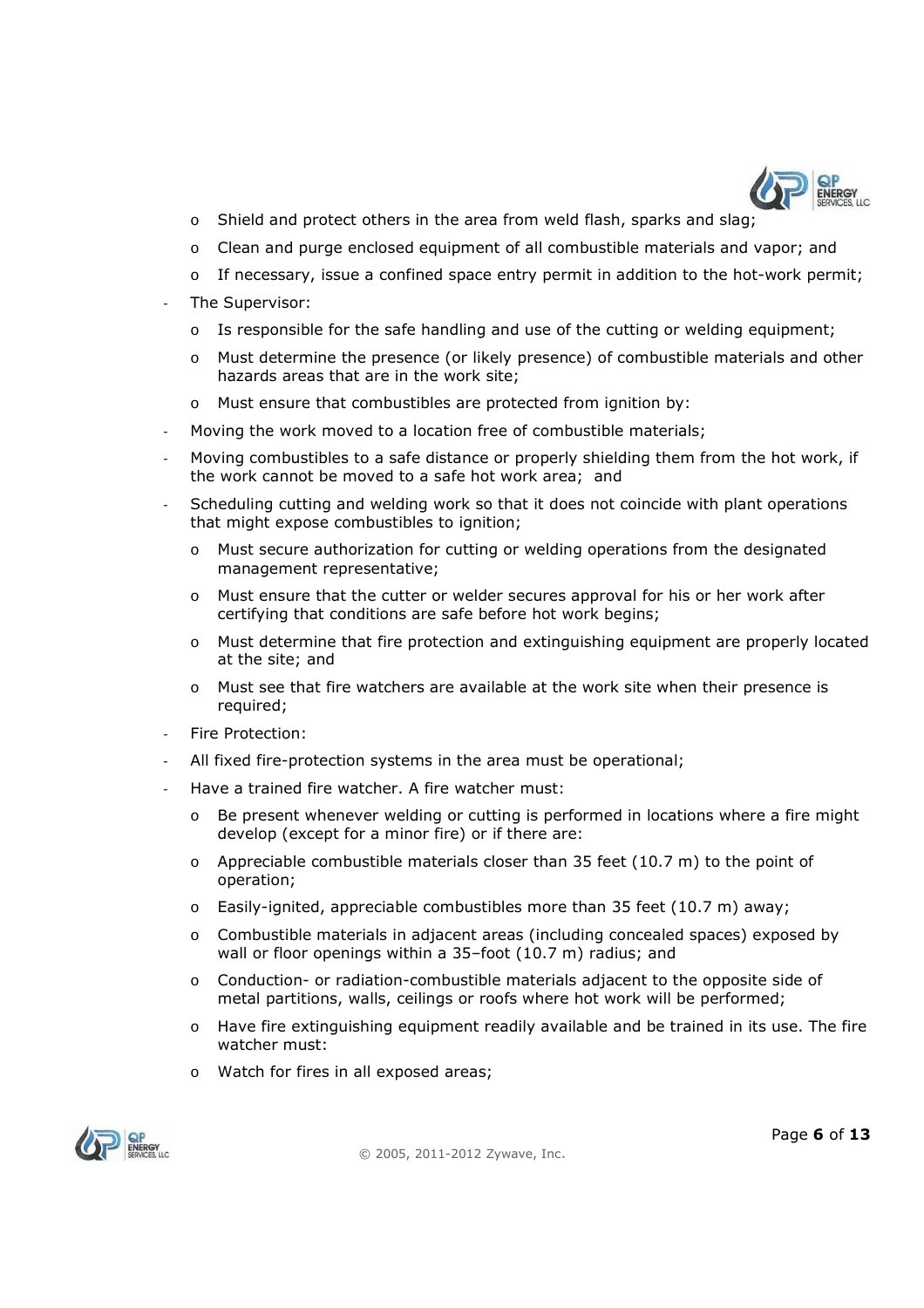

- $\circ$  Try to extinguish fires only when doing so is obviously within the capacity of the firesuppression equipment available to him or her; and
- o Alert others in the area in the case of a fire;
- o Be familiar with the facilities where the hot work takes place and know how to sound the alarm in the event of a fire; and
- o Keep watch for at least 30 minutes after completing welding or cutting operations to detect and extinguish possible smoldering fires.

#### **8.0 Protection of Personnel**

#### **8.1 General:**

- **Railing**: welders and their helpers must be protected against possible falls when working on platforms, scaffolds, or runways. This may be accomplished by the use of railings, safety belts, life lines, or some other equally effective safeguards; and
- **Welding cable**: welders must place welding cables and other equipment so that they are clear of passageways, ladders, and stairways.

#### **8.2 Eye protection**

#### **8.2.1 Selection**:

- Helmets or hand shields must be used during all arc welding or arc cutting operations, excluding submerged arc welding. Helpers or attendants must be provided with proper eye protection;
- Goggles or other suitable eye protection must be used during all gas welding or oxygen cutting operations. Spectacles without side shields, with suitable filter lenses are permitted for use during gas welding operations on light work, for torch brazing or for inspection;
- All operators and attendants of resistance welding or resistance brazing equipment must use transparent face shields or goggles, depending on the particular job, to protect their faces or eyes, as required; and
- Eye protection in the form of suitable goggles must be provided where needed for brazing operations not covered in the Code of Federal Regulations;

#### **8.2.2 Specifications for protectors**:

- Helmets and hand shields must be made of heat and electrical insulation material. Helmets, shields and goggles must be not readily flammable and must be capable of withstanding sterilization;
- Helmets and hand shields must be arranged to protect the face, neck and ears from direct radiant arc energy;
- Helmets must be provided with filter and cover plates designed for easy removal;
- All parts must be constructed of a material which must not readily corrode or discolor the skin;
- Goggles must be ventilated to prevent fogging of the lenses as much as practicable;



© 2005, 2011-2012 Zywave, Inc.

Page **7** of **13**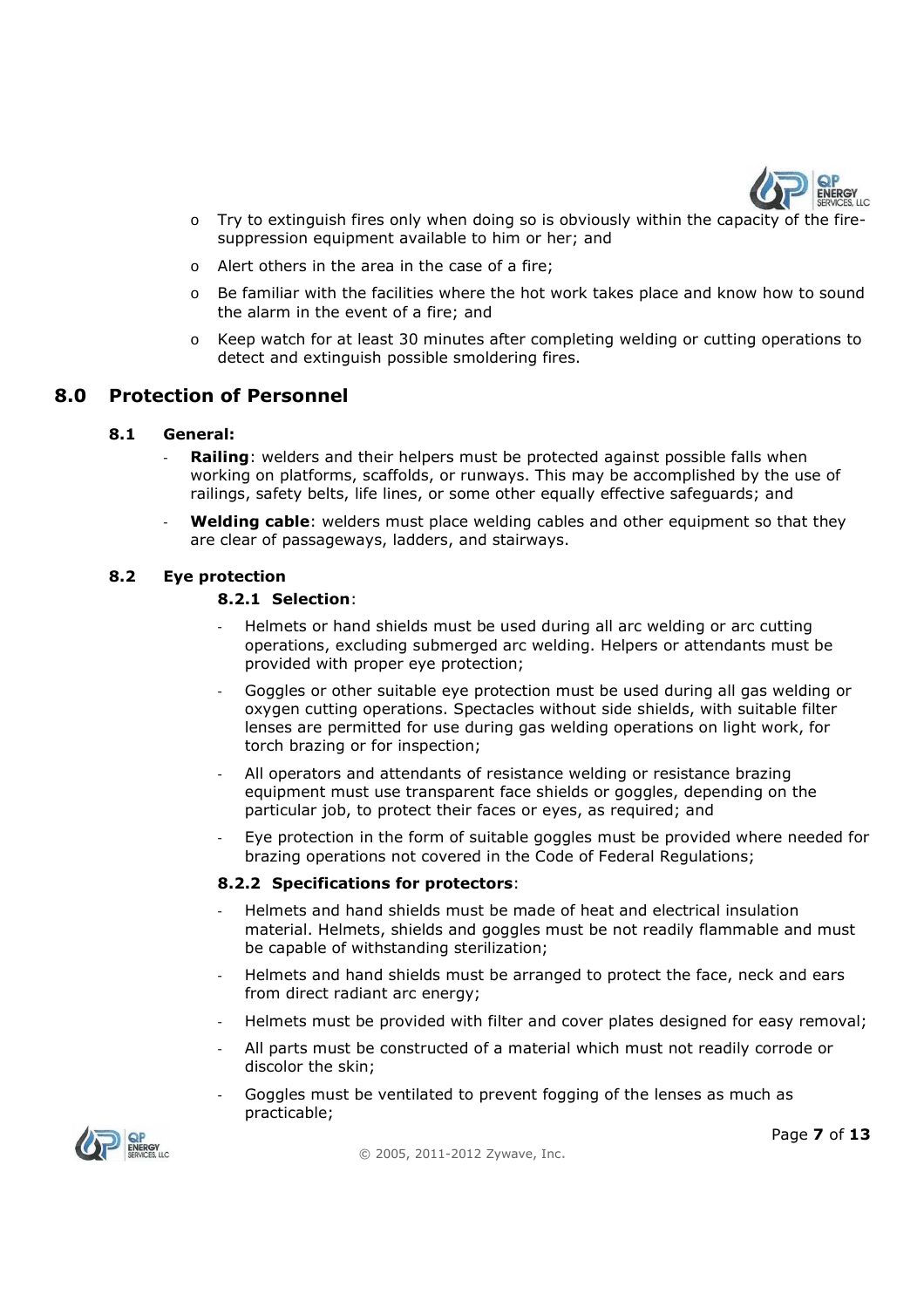

- All glass for lenses must be tempered, substantially free from striae, air bubbles, waves and other flaws. Except when a lens is ground to provide proper optical correction for defective vision, the front and rear surfaces of lenses and windows must be smooth and parallel;
- Lenses must bear some permanent distinctive marking by which the source and shade may be readily identified; and
- The following is a guide for the selection of the proper shade numbers. These recommendations may be varied to suit individual needs:

| <b>Welding operation</b>                 |           |  |  |
|------------------------------------------|-----------|--|--|
| Shielded metal-arc welding-              |           |  |  |
| 1/16-, 3/32, 1/8-, 5/32-inch electrodes  |           |  |  |
| Gas-shielded arc welding (nonferrous)-   |           |  |  |
| 1/16-, 3/32-, 1/8-, 5/32-inch electrodes |           |  |  |
| Gas-shielded arc welding (ferrous)-      |           |  |  |
| 1/16-, 3/32-, 1/8-, 5/32-inch electrodes |           |  |  |
| Shielded metal-arc welding:              | 12        |  |  |
| 3/16-, 7/32-, 1/4-inch electrodes        |           |  |  |
| Shielded metal-arc welding:              |           |  |  |
| 5/16-, 3/8-inch electrodes               | $10 - 14$ |  |  |
| Atomic hydrogen welding                  |           |  |  |
| Carbon arc welding                       |           |  |  |
| Soldering                                |           |  |  |
| Torch brazing                            |           |  |  |
| Light cutting, up to 1 inch              |           |  |  |
| Medium cutting, 1 inch to 6 inches       |           |  |  |
| Heavy cutting, 6 inches and over         |           |  |  |
| Gas welding (light) up to 1/8 inch       |           |  |  |
| Gas welding (medium)1/8 inch to 1/2 inch |           |  |  |
| Gas welding (heavy)1/2 inch and over     |           |  |  |

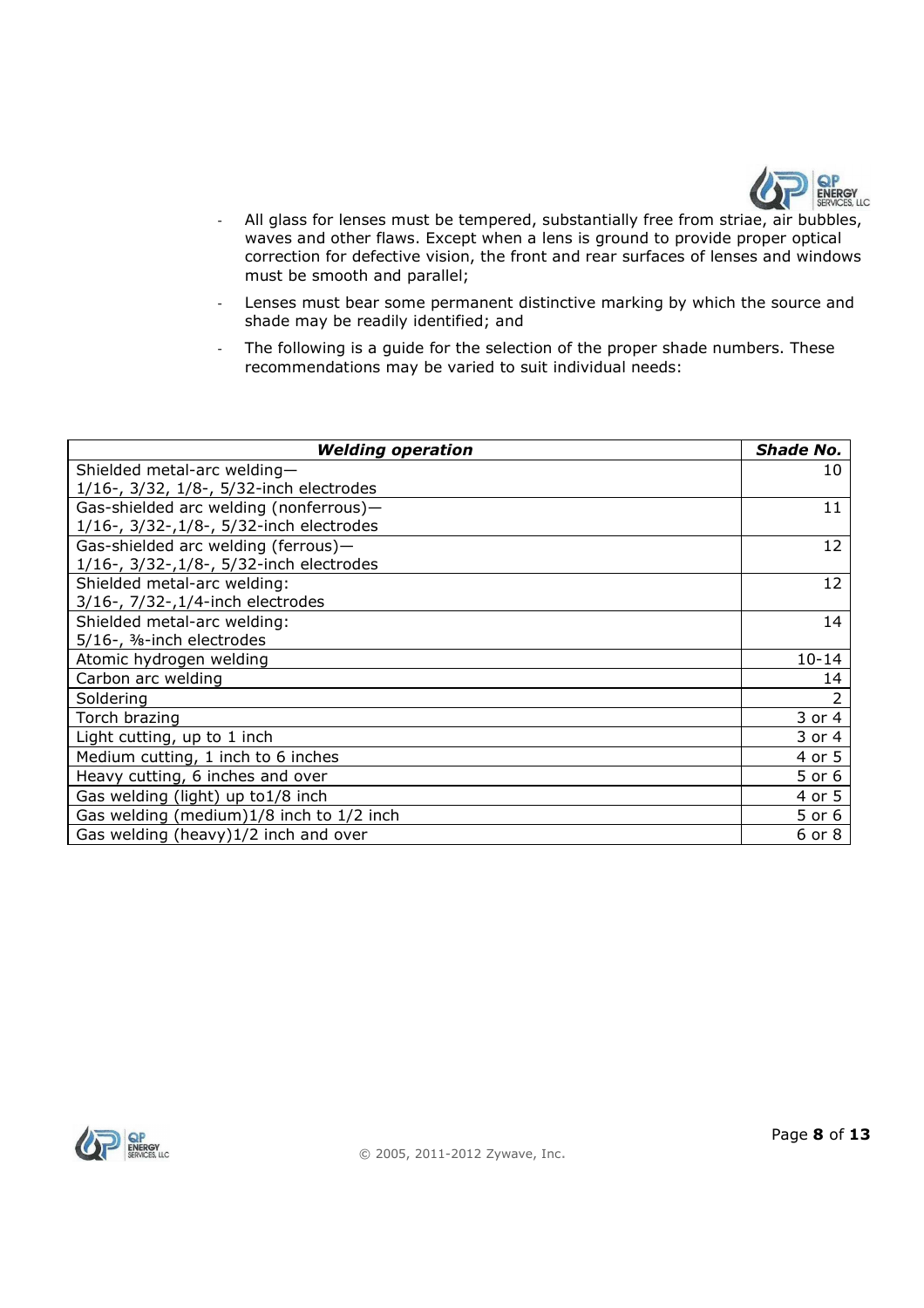

## **9.0 Health Protection and Ventilation**

#### **9.1 Contamination**:

- Health protection and ventilation requirements govern the amount of contamination to which welders may be exposed. These requirements have been established on the basis of three arc and gas welding factors. These factors are:
- Work space dimensions where welding is to be done (with special regard to height of ceiling);
- The number of welders; and
- The likelihood of hazardous fumes, gases or dust emission related to the metals used for the work;

#### **9.2 Screens**:

When welding must be performed in a space entirely screened on all sides, the screens must be arranged so that they do not seriously restrict ventilation. If possible, mount the screens about 2 feet (0.61 m) above the floor, unless the work is performed so low that the screen must be extended closer to the floor to protect nearby workers from welding glare;

#### **9.3 Maximum Allowable Concentration**:

Local exhaust or general ventilating systems must be provided and arranged to keep the amount of toxic fume, gas or dust emissions below the maximum allowable concentration;

#### **9.4 Precautionary labels**:

- A number of potentially hazardous materials are employed in fluxes, coatings, coverings, and filler metals or are released to the atmosphere during welding and cutting. These include, but are not limited to, the materials itemized in the Code of Federal Regulations. Welding material suppliers must determine the hazard, if any, associated with the use of their materials in hot work. As a best practice, the following labels should be placed on the following hazardous materials if the labels are not provided by welding material suppliers;
- All filler metals and fusible granular materials must carry the following notice, as a minimum, on tags, boxes or other containers:

**CAUTION** 

Welding may produce fumes and gases hazardous to health. Avoid breathing these fumes and gases. Use adequate ventilation. See ANSI Z49.1 – 1967 Safety in Welding and Cutting published by the American Welding Society.

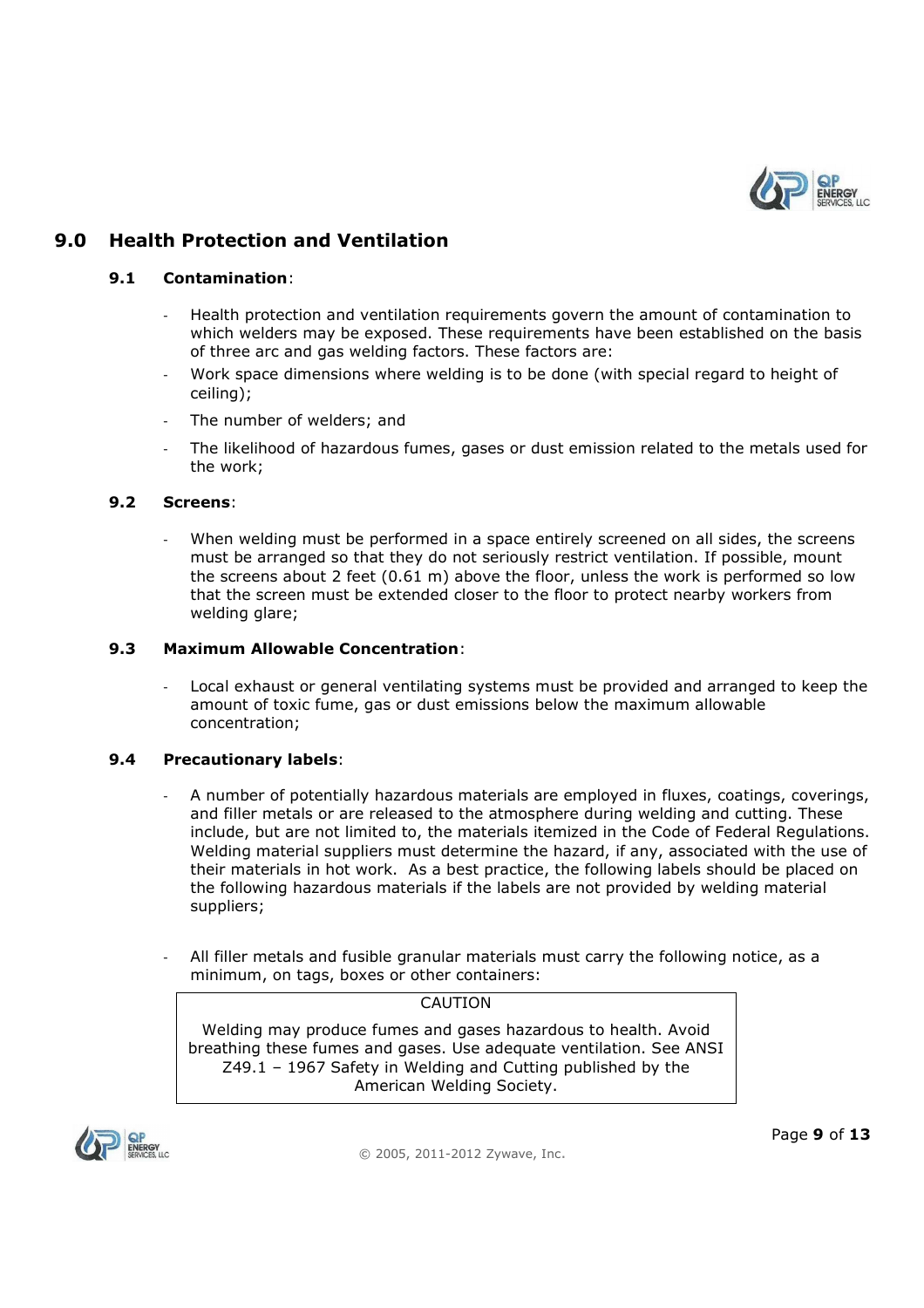

Brazing (welding) filler metals containing cadmium in significant amounts must carry the following notice on tags, boxes or other containers:

#### WARNING

CONTAINS CADMIUM--POISONOUS FUMES MAY BE FORMED ON HEATING

Do not breathe fumes. Use only with adequate ventilation such as fume collectors, exhaust ventilators, or air-supplied respirators. See ANSI Z49.1 - 1967. If chest pain, cough or fever develops after use call physician immediately.

- Brazing and gas welding fluxes containing fluorine compounds must have a warning to indicate that they contain fluorine compounds. The American Welding Society for brazing and gas welding fluxes offers this sample warning:

| CAUTION                                                                           |
|-----------------------------------------------------------------------------------|
| CONTAINS FLUORIDES                                                                |
| This flux when heated gives off fumes that may irritate eyes, nose and<br>throat. |

1. Avoid fumes--use only in well-ventilated spaces.

2. Avoid contact of flux with eyes or skin.

3. Do not take internally.

#### **10.0 Training**

- All personnel, including those performing hot work, fire watchers and hot work supervisors must be trained prior to their assignment to hot-work operations and firewatch duties;
- Training must include:
	- o How to prevent and protect equipment and personnel from fires;
	- o How to operate the fire alarm system;
	- o How to identify hazardous conditions during hot-work operations
	- o How to evaluate the operational condition of fixed fire-protection systems (if applicable);
- Instruction on hot work permit procedures;
	- o How to operate fire extinguishers and other fire-suppression equipment; and
	- o Instruction on personal protective equipment requirements;
	- o Retraining or additional training must be provided when:
	- o Observations reveal that an individual or group of workers exhibits a need for training; or



© 2005, 2011-2012 Zywave, Inc.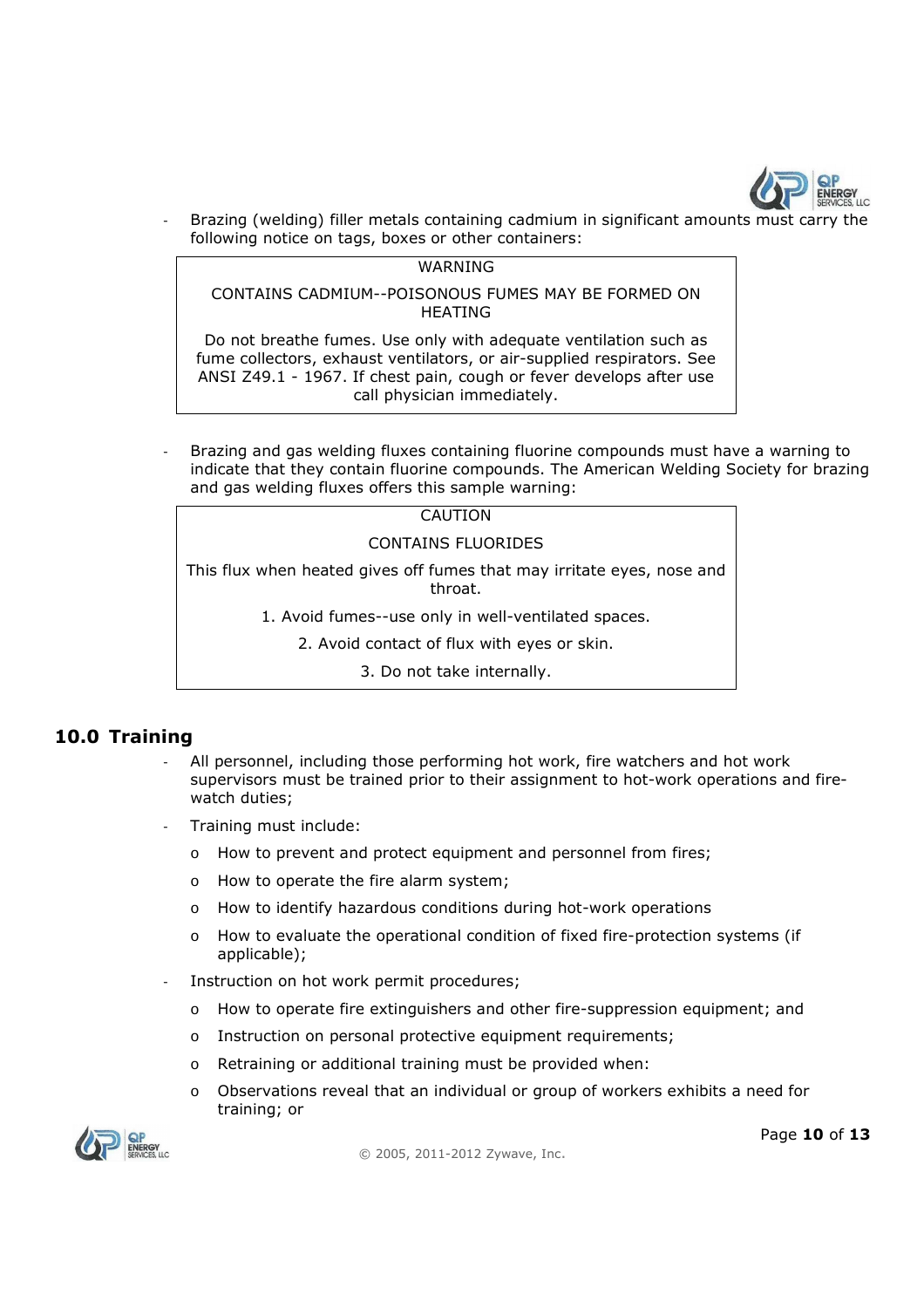

o Whenever equipment or procedures change.

# **11.0 Revision History Record:**

| <b>Revision</b><br><b>Number</b> | <b>Section</b> | <b>Revised By</b> | <b>Description</b> |
|----------------------------------|----------------|-------------------|--------------------|
| 0                                | <b>NA</b>      | <b>NA</b>         | Original document. |
|                                  |                |                   |                    |
|                                  |                |                   |                    |
|                                  |                |                   |                    |
|                                  |                |                   |                    |

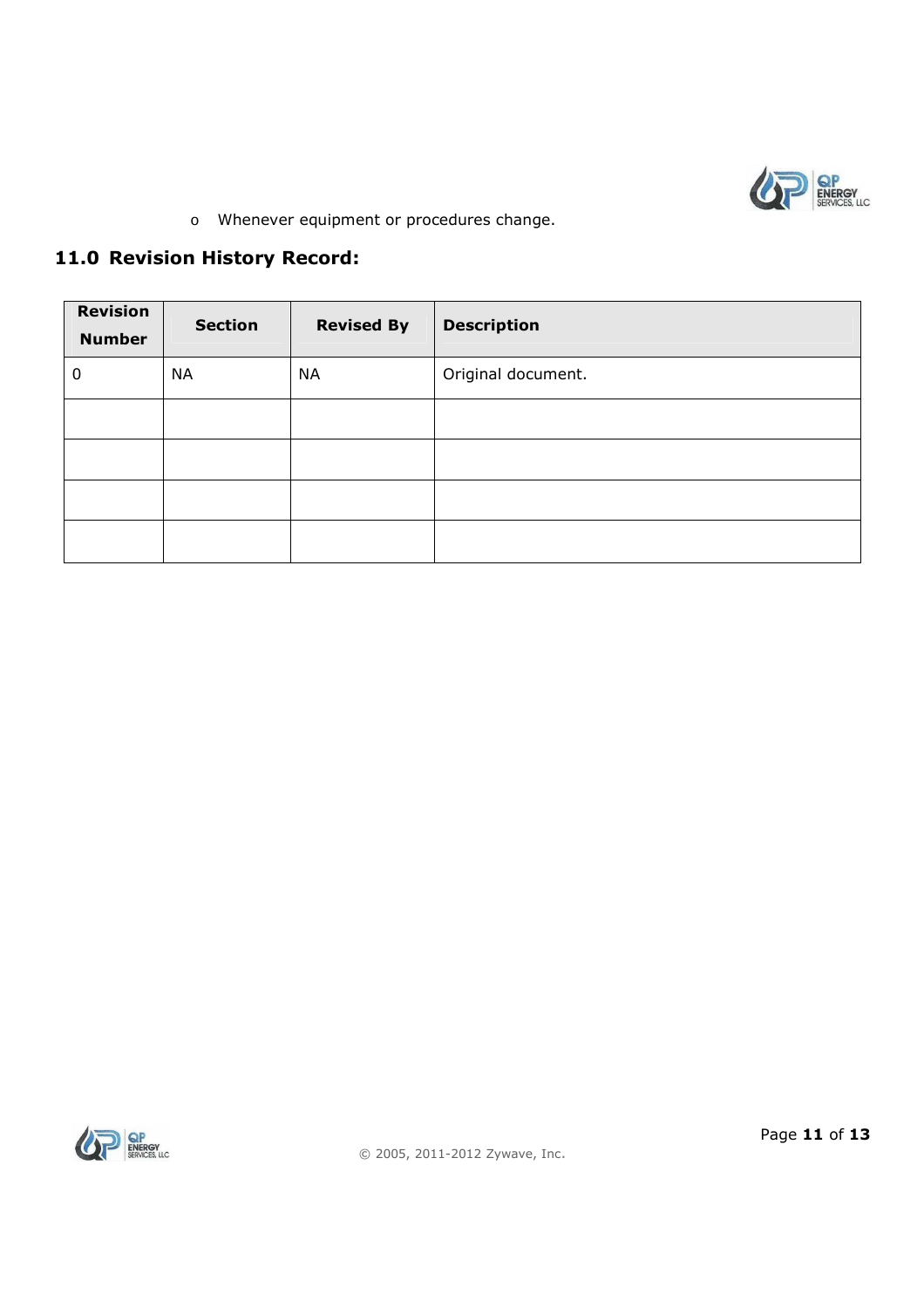

# **Appendix A**



**Hot Work Permit**

Page **12** of **13**

© 2005, 2011-2012 Zywave, Inc.